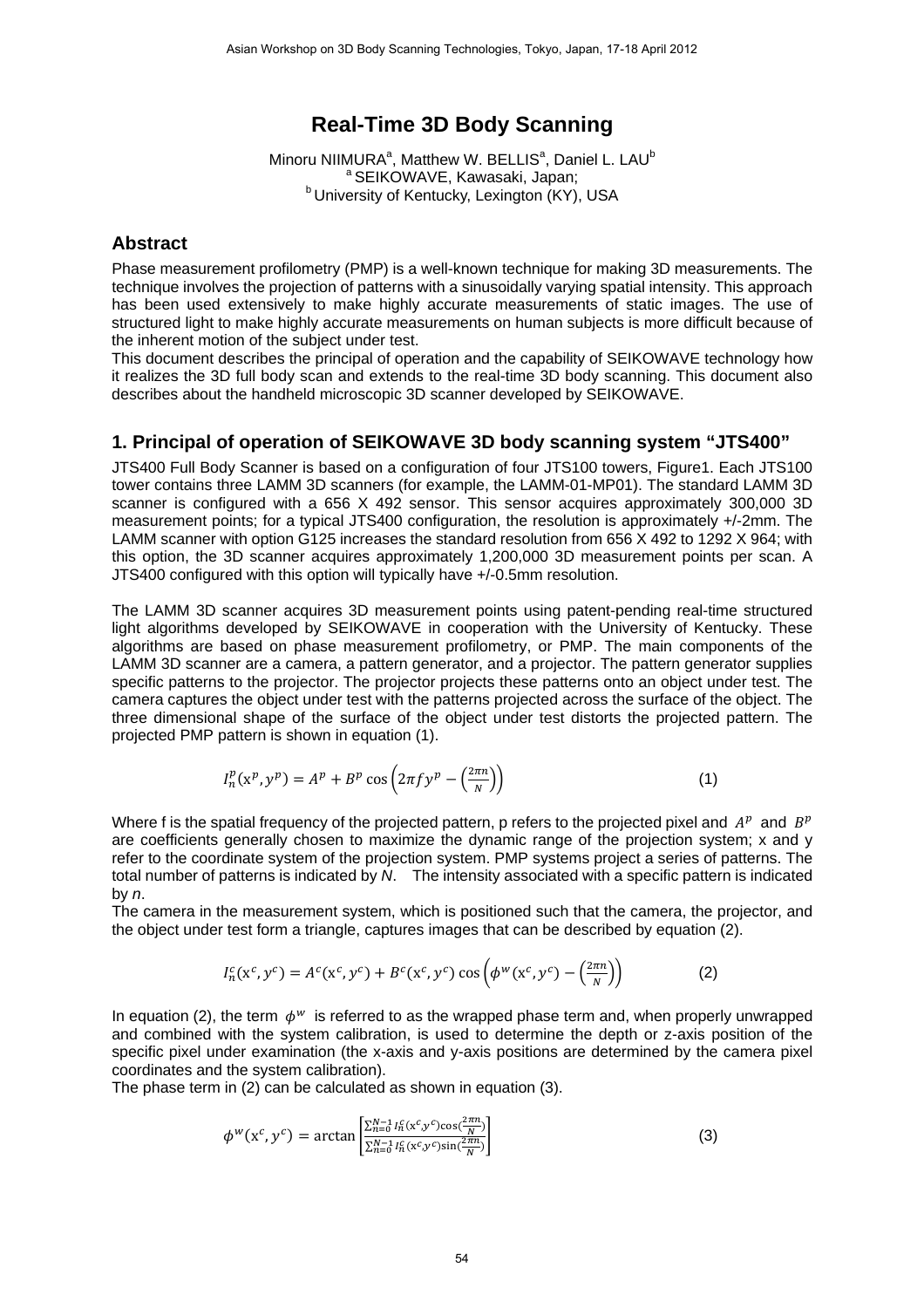Typically, the calculation of the arctangent function in (3) has caused PMP measurement techniques to be slow. SEIKOWAVE has implemented an LUT (lookup table) based approach that simplifies the operations and significantly reduces the time to acquire and display 3D data. The values of the LUT are determined by the number of PMP patterns and the bit-depth of the camera system. In effect, all potential arctangent outcomes are, *a priori*, determined. This approach not only greatly increases the speed of the measurement but makes it possible to render the 3D measurement real-time on a display. This latter capability is extremely useful when making measurements of human subjects.

Equations (4) through (8) define the key parameters that are used in the reconstruction of 3D images and in determining the quality of the 3D data.

$$
A^{c} = \frac{1}{N} \sum_{n=0}^{N-1} I_{n}^{c}(x^{c}, y^{c})
$$
\n(4)

$$
B^{c}{}_{R} = \sum_{n=0}^{N-1} I_{n}^{c}(x^{c}, y^{c}) \cos\left(\frac{2\pi}{N}\right)
$$
 (5)

$$
B^{c}{}_{I} = \sum_{n=0}^{N-1} I_{n}^{c}(x^{c}, y^{c}) \sin\left(\frac{2\pi}{N}\right)
$$
 (6)

$$
B^{c} = ||B^{c}{}_{R} + jB^{c}{}_{I}|| = \{B_{c}^{2} + jB_{c}^{2}\}^{\frac{1}{2}}
$$
  
\n
$$
\phi^{w}(x^{c}, y^{c}) = \arctan\left(\frac{B^{c}I}{B^{c}R}\right)
$$
\n(8)

The  $B^c$  coefficient is used as a quality measure of the pixel data. A measured point in which the  $B^c$ value is strong indicates a point in which intensity values of successive projected patterns varies strongly: data from this pixel will likely result in a 3D position calculation with a high signal-to-noise. Weak  $B<sup>c</sup>$  values typically result from pixels in which the measured intensity of successive PMP patterns does not vary greatly. These pixels are often focused on points that are in shadow are have low reflectance. However, saturation of the camera pixel by the return signal can also result in a weak  $B<sup>c</sup>$  value. Pixels with weak  $B<sup>c</sup>$  values should be discarded.

In addition to using the  $B<sup>c</sup>$  coefficient for noise estimation, SEIKOWAVE has developed a method of using Fourier components to estimate motion. Ignoring for the moment system noise, for a static object, the wrapped phase  $\phi^w(x^c, y^c)$  from equation (8) will be a constant. By treating the samples measured by the camera as a single period of a discrete-time signal, Lau [3] showed that information about the signal could be extracted from the Fourier coefficients of a discrete-time Fourier transform. Namely:

$$
A^{c} = \frac{1}{N} X[0]
$$
  
\n
$$
B^{c} = \frac{2}{N} ||X[1]||
$$
\n(9)

Where X[0] and X[1] are the first two coefficients. Under ideal conditions, all of the signal should reside in the X[0], X[1], and X[N-1] terms: these are the principal frequencies of the system. The X[2], X[3], X[N-2] terms should all be zero. However, system noise will cause the coefficients of the principal frequencies to decline and those of the non-principal frequencies to increase. The second harmonic, the X[2] coefficient, is used to determine if the object was in motion during data acquisition.

Both noise thresholds and motion thresholds can be set in software, as illustrated in Figure 2.

Figure 3 shows Ac coefficient, Bc coefficient and phase image from a scan of a hand.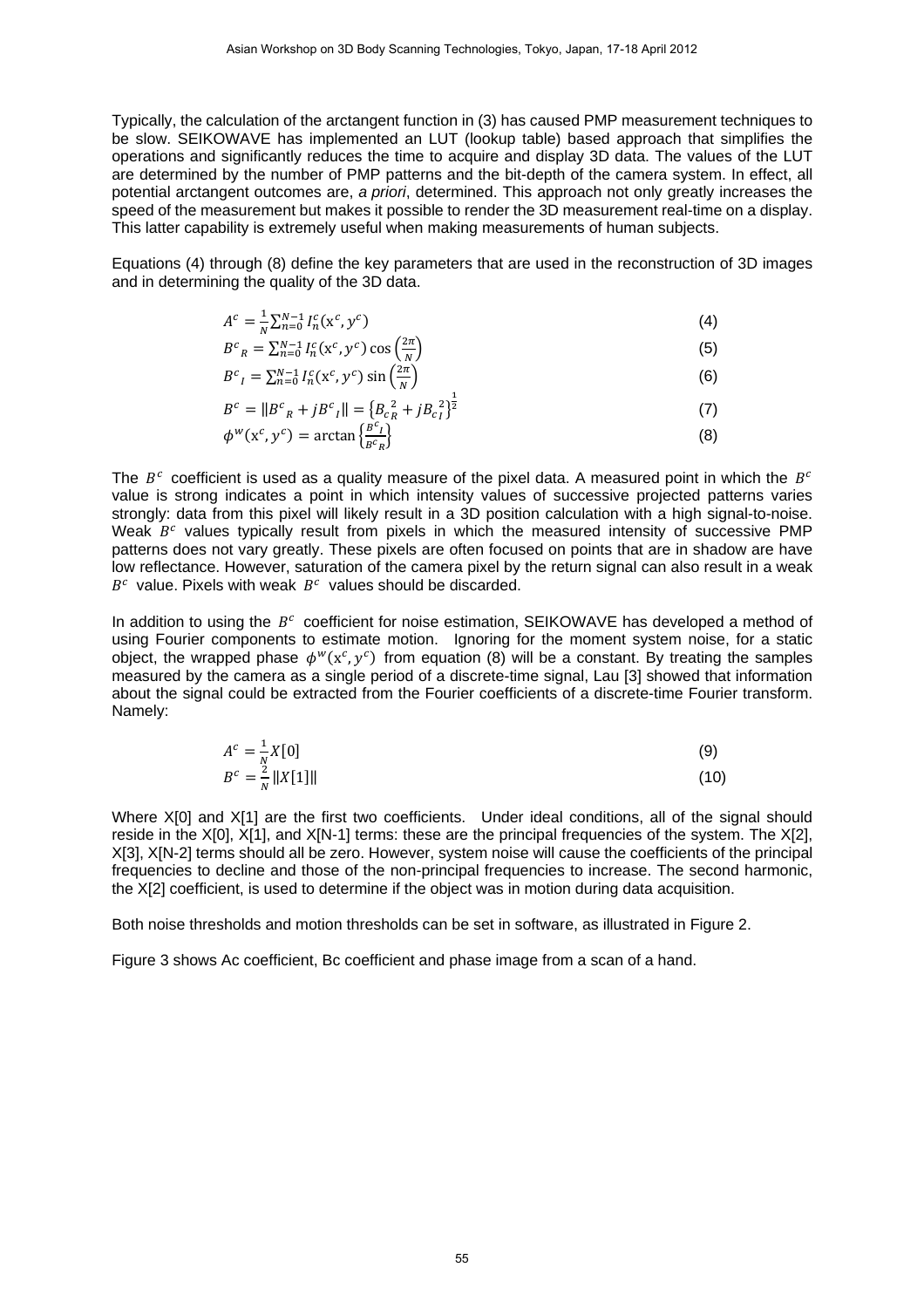

*Fig. 1. JTS100 Tower.* 

| Color Map Camera | <b>F</b> Preview Gain |                      | Noise Threshold | Movement Threshold | tps  |
|------------------|-----------------------|----------------------|-----------------|--------------------|------|
| Connect<br>Grey  | Depth                 | ---------------<br>÷ | ,,,,,,,,,,,,,,  | ÷                  | Scan |

*Fig. 2. JTS100 GUI.* 



*Fig. 3. Ac, Bc and Phase Image of a 3D scan.*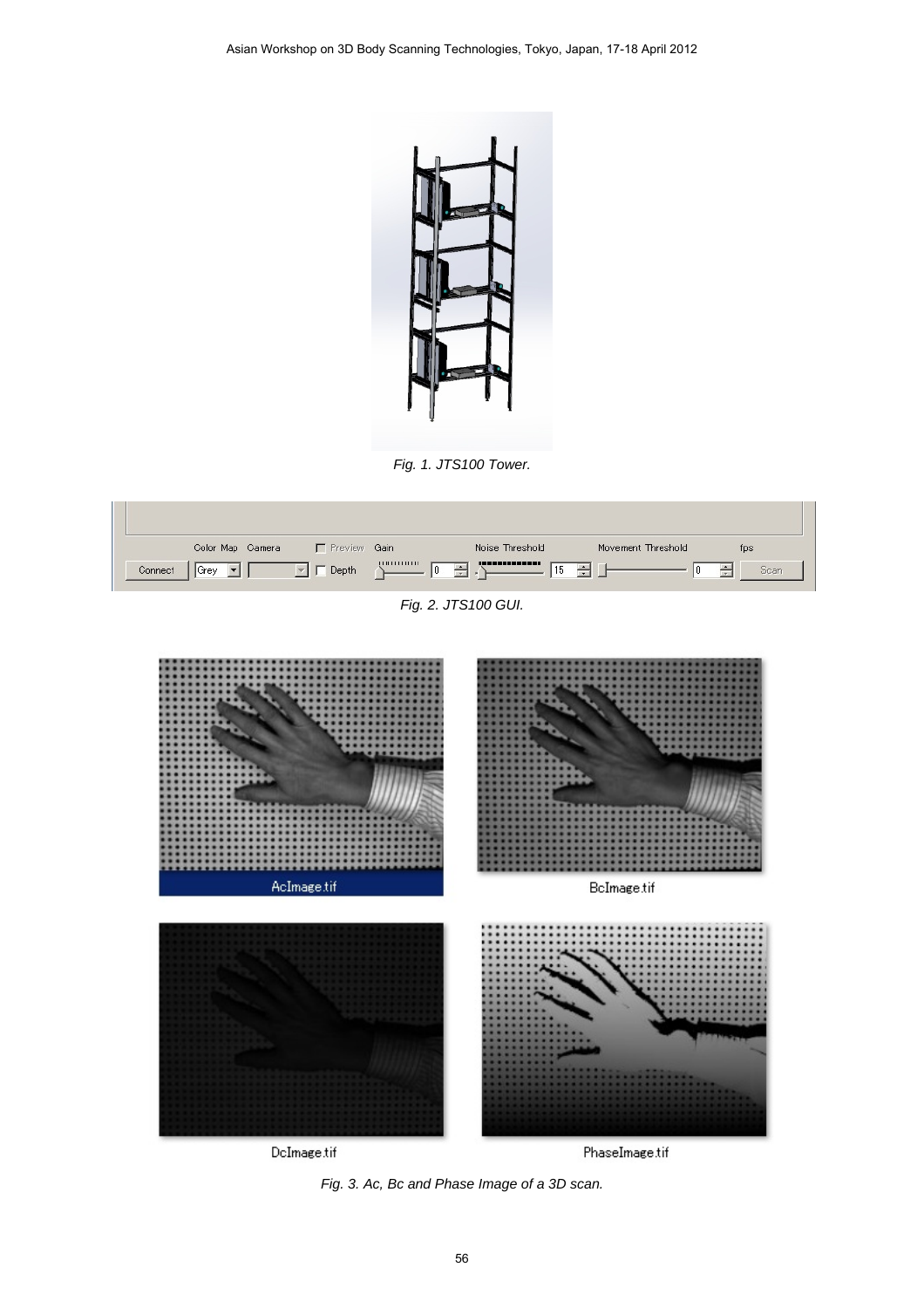## **2. Real-time point cloud generation**

#### **2.1. Capturing moving hand & fingers**

JTS100 tower, Figure 1, utilizes SEIKOWAVE patent pending real-time structured light algorithm, however, the outcome of the scan is still static 3D image.

Figure 4 below shows how SEIKOWAVE algorithm generates "real-time" 3D image.



*Fig. 4. Real-time 3D scanning.* 

These shots were captured from the real-time movie showing how the hand and fingers were captured into 3D point clouds. Frame 1 shows the initial shape of the hand. The white hand in the computer screen is the 3D point cloud of the hand. Frame 2, 3, and 4 shows different number of fingers and the computer screen follows the exact shape in real-time. These experiments are based on an "off-the-shelf" DLP projector and an industrial class image sensor. Both devices run at 60Hz for this case. The rate of the point cloud generation is about 15 frames per second.

#### **2.2. Ultra fast 3D point cloud generation**

With SEIKOWAVE algorithm, 15 frames 3D point cloud per second is achieved with 60Hz systems. As described in the previous chapter. SEIKOWAVE has been working with a camera vendor who has 1,000fps or faster camera. The following figure, Figure 5, illustrates how the projected patterns and the camera capture work in synchronized manner.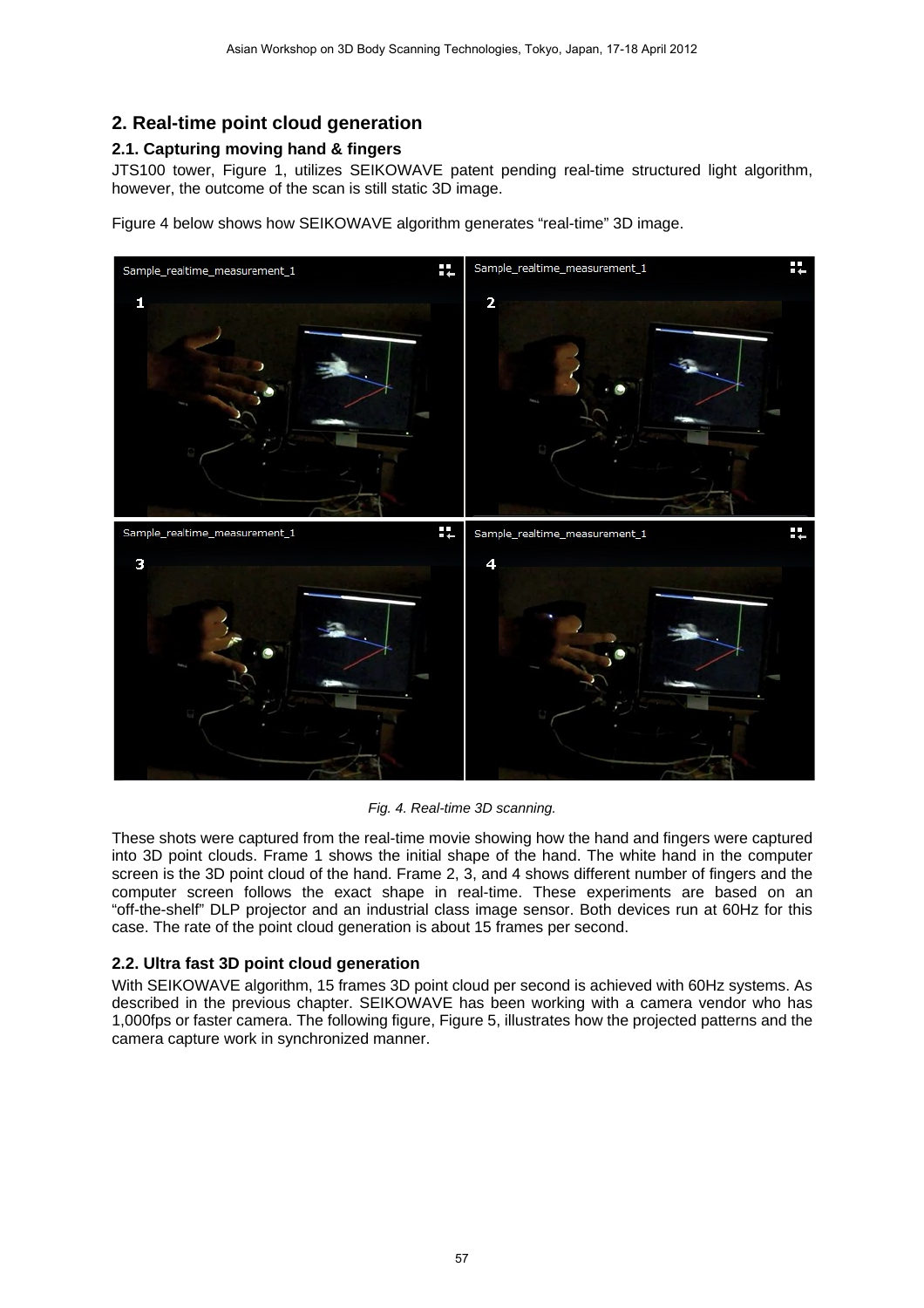

*Fig. 5. Synchronization with a camera at 1,000fps.* 

The photos above were captured by a camera with exposure time 500us and the frame rate at 1,000 frames per second. There are 8 figures shown above meaning that the projector and the camera work at the exact same timing. With this experiment, 8 figures were used in order to clearly distinguish one frame and the next frame. When a PMP pattern is used, the reflection is also captured in an exact timing so that the point cloud generation will be possible with this rate at 1,000fps. We are also working even much faster rate at 10KHz to measure the road condition from the running vehicle.

## **3. Application**

When a real-time 3D body scanning is achieved, we can think of a lot of applications including medical cases;

- Gait analysis
- Lung volume measurement or breath monitoring
- Gesture recognition or remote controller free command input
- Physical exercise
- Sports training (swing analysis; golf, tennis, baseball and so forth)
- Animal body measurement
- Etc.

There are many other, non-body related applications utilizing real-time measurement;

- Transient analysis (monitoring during heat cycle, monitoring of impact or crashes,,,)
- In line measurement (products on a belt conveyer)
- Road condition analysis from a running car
- Etc.

### **4. Products**

In addition to JTS400/100, SEIKOWAVE has been developing several different types of 3D scanners.

Figure 6 shows a real-time 3D shape monitoring system including a temperature chamber. It uses the ultra fast camera (1,000fps) to monitor board warping while high temperature is applied.